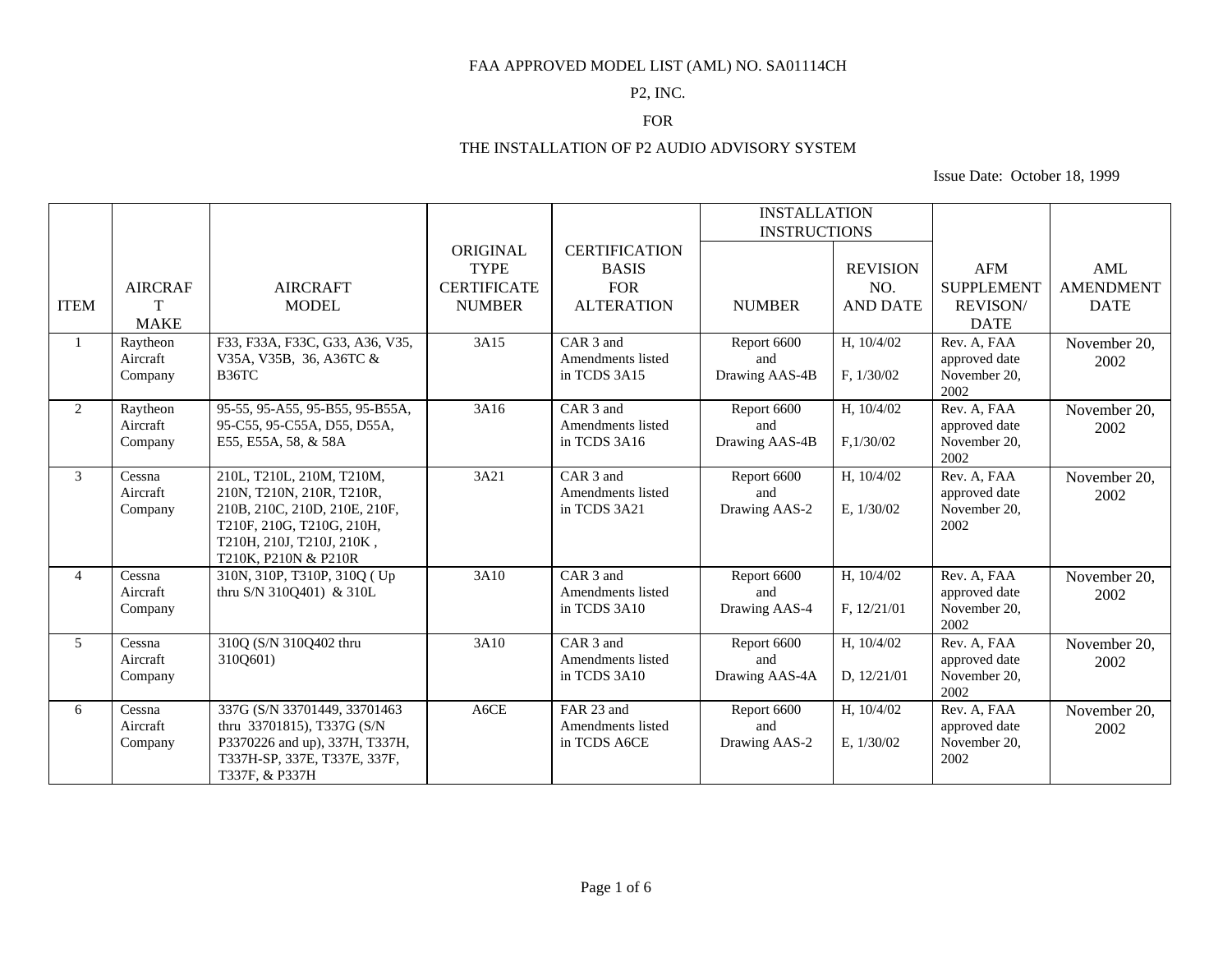#### P2, INC.

### FOR

### THE INSTALLATION OF P2 AUDIO ADVISORY SYSTEM

|             |                |                                                                     |                    |                          | <b>INSTALLATION</b> |                 |                      |                  |
|-------------|----------------|---------------------------------------------------------------------|--------------------|--------------------------|---------------------|-----------------|----------------------|------------------|
|             |                |                                                                     |                    |                          | <b>INSTRUCTIONS</b> |                 |                      |                  |
|             |                |                                                                     | ORIGINAL           | <b>CERTIFICATION</b>     |                     |                 |                      |                  |
|             |                |                                                                     | <b>TYPE</b>        | <b>BASIS</b>             |                     | <b>REVISION</b> | <b>AFM</b>           | AML              |
|             | <b>AIRCRAF</b> | <b>AIRCRAFT</b>                                                     | <b>CERTIFICATE</b> | <b>FOR</b>               |                     | NO.             | <b>SUPPLEMENT</b>    | <b>AMENDMENT</b> |
| <b>ITEM</b> | T              | <b>MODEL</b>                                                        | <b>NUMBER</b>      | <b>ALTERATION</b>        | <b>NUMBER</b>       | <b>AND DATE</b> | <b>REVISON/</b>      | <b>DATE</b>      |
|             | <b>MAKE</b>    |                                                                     |                    |                          |                     |                 | <b>DATE</b>          |                  |
| $7^{\circ}$ | Mooney         | M20J, M20K, M20L, M20M,                                             | 2A3                | CAR <sub>3</sub> and     | Report 6600         | H, 10/4/02      | Rev. A, FAA          | November 20,     |
|             | Aircraft       | M20R, M20S, M20C (S/N                                               |                    | Amendments listed        | and                 |                 | approved date        | 2002             |
|             | Corporation    | 690001thru 700091 and 20-0001                                       |                    | in TCDS 2A3              | Drawing AAS-2B      | D, $11/10/00$   | November 20,         |                  |
|             |                | thru 20-1258), M20E (S/N 690001<br>thru 700061 and 21-0001 thru 21- |                    |                          |                     |                 | 2002                 |                  |
|             |                | 1180), M20F & M20G                                                  |                    |                          |                     |                 |                      |                  |
| 8           | Cessna         | 177RG                                                               | A20CE              | FAR 23 and               | Report 6600         | H, 10/4/02      | Rev. A, FAA          | November 20,     |
|             | Aircraft       |                                                                     |                    | Amendments listed        | and                 |                 | approved date        | 2002             |
|             | Company        |                                                                     |                    | in TCDS A20CE            | Drawing AAS-2       | E, 1/30/02      | November 20,         |                  |
|             |                |                                                                     |                    |                          |                     |                 | 2002                 |                  |
| 9           | Cessna         | R182 & TR182                                                        | 3A13               | CAR <sub>3</sub> and     | Report 6600         | H, 10/4/02      | Rev. A, FAA          | November 20,     |
|             | Aircraft       |                                                                     |                    | Amendments listed        | and                 |                 | approved date        | 2002             |
|             | Company        |                                                                     |                    | in TCDS 3A13             | Drawing AAS-2       | E, 1/30/02      | November 20,<br>2002 |                  |
| 10          | The New        | PA-24, PA-24-250, PA-24-260                                         | 1A15               | CAR 3 and                | Report 6600         | H, 10/4/02      | Rev. A, FAA          | November 20,     |
|             | Piper          | (S/N 24-4000 thru 24-4782 and                                       |                    | Amendments listed        | and                 |                 | approved date        | 2002             |
|             | Aircraft, Inc  | 24-4784 thru 24-4803) &                                             |                    | in TCDS 1A15             | Drawing AAS-2C      | A, 11/10/00     | November 20,         |                  |
|             |                | PA-24-400                                                           |                    |                          |                     |                 | 2002                 |                  |
| 11          | The New        | PA-24-260 (S/N 24-4783, 24-4804                                     | 1A15               | CAR <sub>3</sub> and     | Report 6600         | H, 10/4/02      | Rev. A, FAA          | November 20,     |
|             | Piper          | thru 24-5034)                                                       |                    | Amendments listed        | and                 |                 | approved date        | 2002             |
|             | Aircraft, Inc  |                                                                     |                    | in TCDS 1A15             | Drawing AAS-2D      | B, 11/10/00     | November 20,         |                  |
| 12          | The New        | PA-28R-180, PA-28R-200,<br>PA-                                      | 2A13               | CAR 3 and                | Report 6600         | H, 10/4/02      | 2002<br>Rev. A, FAA  | November 20,     |
|             | Piper          | 28R-201, PA-28R-201T, PA-                                           |                    | <b>Amendments listed</b> | and                 |                 | approved date        | 2002             |
|             | Aircraft, Inc  | 28RT-201 & PA-28RT-201T                                             |                    | in TCDS 2A13             | Drawing AAS-4E      | D, 12/21/01     | November 20,         |                  |
|             |                |                                                                     |                    |                          |                     |                 | 2002                 |                  |
| 13          | The New        | PA-32R-300, PA-32RT-300,<br>PA-                                     | A3SO               | CAR <sub>3</sub> and     | Report 6600         | H, 10/4/02      | Rev. A, FAA          | November 20,     |
|             | Piper          | 32RT-300T, PA-32R-301 (SP), PA-                                     |                    | Amendments listed        | and                 |                 | approved date        | 2002             |
|             | Aircraft, Inc. | 32R-301 (HP) & PA-32R-301T                                          |                    | in TCDS A3SO             | Drawing AAS-4E      | D, 12/21/01     | November 20,         |                  |
|             |                |                                                                     |                    |                          |                     |                 | 2002                 |                  |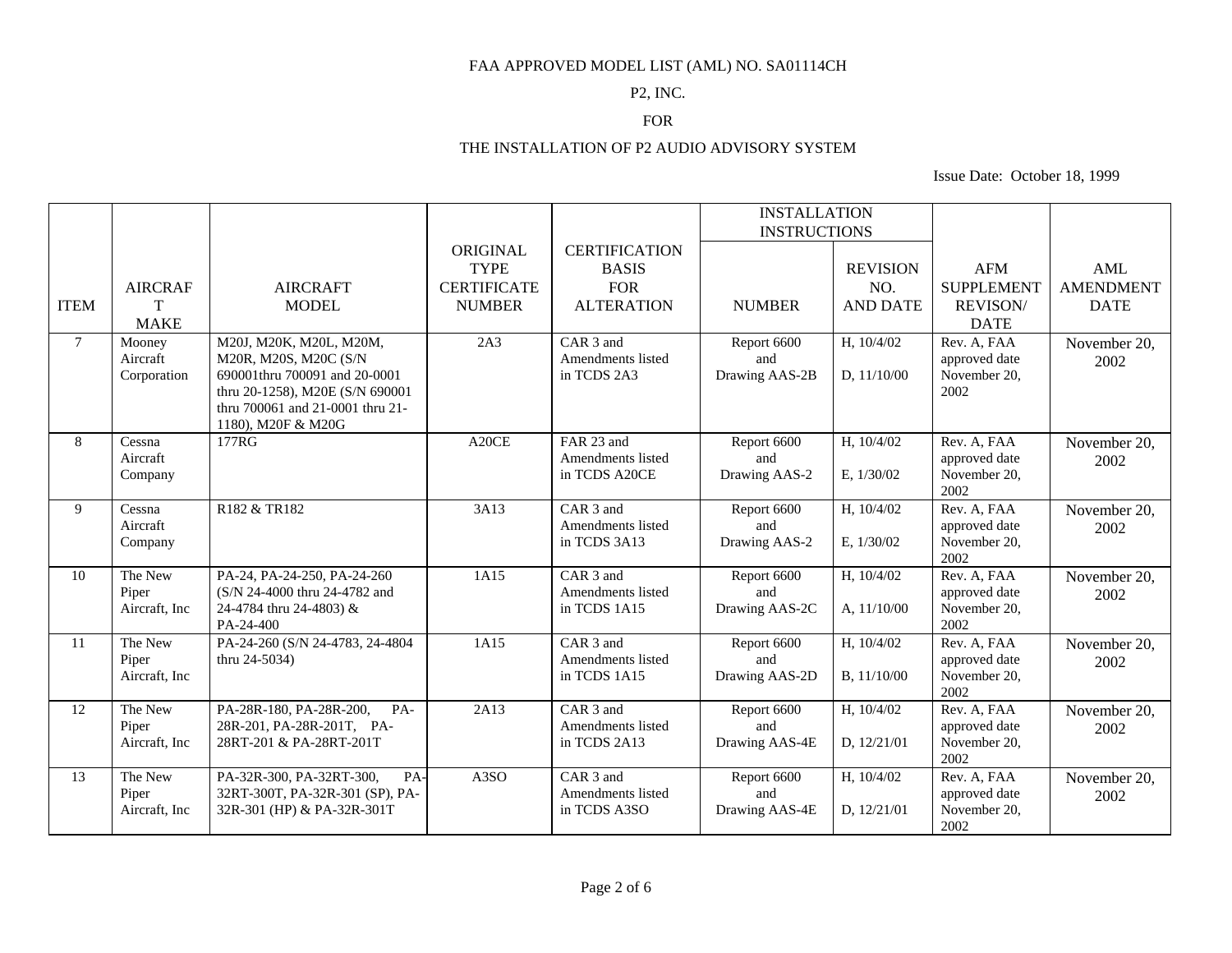#### P2, INC.

## FOR

# THE INSTALLATION OF P2 AUDIO ADVISORY SYSTEM

|             |                         |                               |                    |                                   | <b>INSTALLATION</b>   |                 |                               |                  |
|-------------|-------------------------|-------------------------------|--------------------|-----------------------------------|-----------------------|-----------------|-------------------------------|------------------|
|             |                         |                               |                    |                                   | <b>INSTRUCTIONS</b>   |                 |                               |                  |
|             |                         |                               | ORIGINAL           | <b>CERTIFICATION</b>              |                       |                 |                               |                  |
|             |                         |                               | <b>TYPE</b>        | <b>BASIS</b>                      |                       | <b>REVISION</b> | <b>AFM</b>                    | AML              |
|             | <b>AIRCRAF</b>          | <b>AIRCRAFT</b>               | <b>CERTIFICATE</b> | <b>FOR</b>                        |                       | NO.             | <b>SUPPLEMENT</b>             | <b>AMENDMENT</b> |
| <b>ITEM</b> | T                       | <b>MODEL</b>                  | <b>NUMBER</b>      | <b>ALTERATION</b>                 | <b>NUMBER</b>         | <b>AND DATE</b> | <b>REVISON/</b>               | <b>DATE</b>      |
|             | <b>MAKE</b>             |                               |                    |                                   |                       |                 | <b>DATE</b>                   |                  |
| 14          | The New                 | PA-30 & PA-39                 | A1EA               | CAR <sub>3</sub> and              | Report 6600           | H, 10/4/02      | Rev. A, FAA                   | November 20,     |
|             | Piper                   |                               |                    | Amendments listed<br>in TCDS A1EA | and                   |                 | approved date                 | 2002             |
|             | Aircraft, Inc.          |                               |                    |                                   | Drawing AAS-2D        | B, 11/10/00     | November 20,<br>2002          |                  |
| 15          | The New                 | PA-23-250                     | 1A10               | CAR 3 and                         | Report 6600           | H, 10/4/02      | Rev. A, FAA                   | November 20,     |
|             | Piper                   |                               |                    | Amendments listed                 | and                   |                 | approved date                 | 2002             |
|             | Aircraft, Inc           |                               |                    | in TCDS 1A10                      | Drawing AAS-4D        | B, 12/21/01     | November 20,<br>2002          |                  |
| 16          | The New                 | PA-31, PA-31-300, PA-31-325 & | A20SO              | CAR 3 and                         | Report 6600           | H, 10/4/02      | Rev. A, FAA                   | November 20,     |
|             | Piper                   | PA-31-350                     |                    | Amendments listed                 | and                   |                 | approved date                 | 2002             |
|             | Aircraft, Inc.          |                               |                    | in TCDS A20SO                     | Drawing AAS-4E        | D, 12/21/01     | November 20,                  |                  |
|             |                         |                               |                    |                                   |                       |                 | 2002                          |                  |
| 17          | The New                 | PA-34-200, PA-34-200T &       | A7SO               | FAR 23 and                        | Report 6600           | H, 10/4/02      | Rev. A, FAA                   | November 20,     |
|             | Piper<br>Aircraft, Inc. | PA-34-220T                    |                    | Amendments listed<br>in TCDS A7SO | and<br>Drawing AAS-4E | D, 12/21/01     | approved date<br>November 20, | 2002             |
|             |                         |                               |                    |                                   |                       |                 | 2002                          |                  |
| 18          | The New                 | PA-44-180 & PA-44-180T        | A19SO              | FAR 23 and                        | Report 6600           | H, 10/4/02      | Rev. A, FAA                   | November 20,     |
|             | Piper                   |                               |                    | Amendments listed                 | and                   |                 | approved date                 | 2002             |
|             | Aircraft, Inc           |                               |                    | in TCDS A19SO                     | Drawing AAS-4E        | D, 12/21/01     | November 20,<br>2002          |                  |
| 19          | Raytheon                | A24R, B24R & C24R             | A1CE               | CAR <sub>3</sub> and              | Report 6600           | H, 10/4/02      | Rev. A, FAA                   | November 20,     |
|             | Aircraft                |                               |                    | Amendments listed                 | and                   |                 | approved date                 | 2002             |
|             | Company                 |                               |                    | in A1CE                           | Drawing AAS-4J        | A, $1/30/02$    | November 20,                  |                  |
|             |                         |                               |                    |                                   |                       |                 | 2002                          |                  |
| 20          | Raytheon                | 58P, 58PA, 58TC & 58TCA       | A23CE              | FAR 23 and                        | Report 6600           | H, 10/4/02      | Rev. A, FAA                   | November 20,     |
|             | Aircraft                |                               |                    | Amendments listed                 | and                   |                 | approved date                 | 2002             |
|             | Company                 |                               |                    | in A23CE                          | Drawing AAS-4B        | F, 1/30/02      | November 20,                  |                  |
|             |                         |                               |                    |                                   |                       |                 | 2002                          |                  |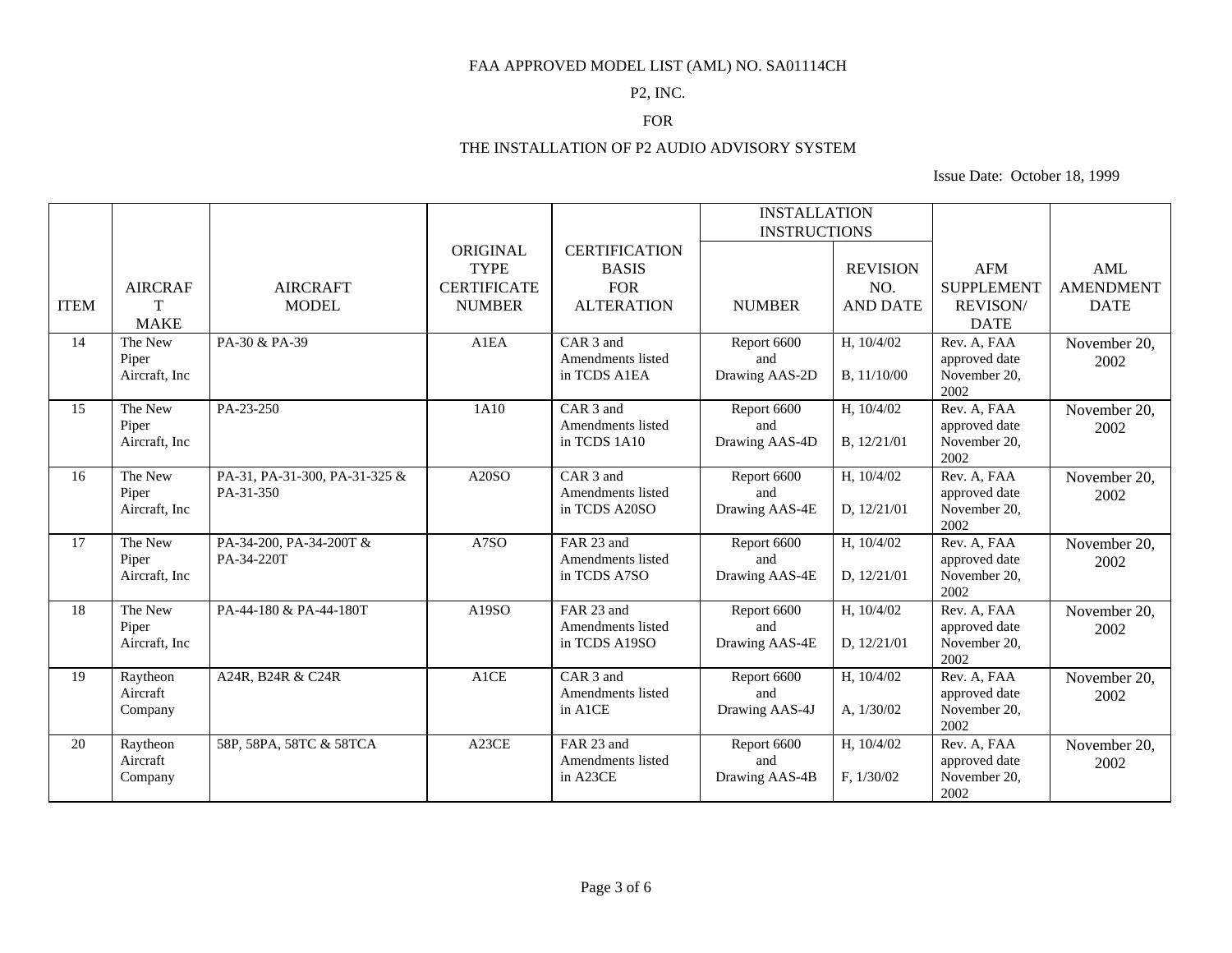#### P2, INC.

## FOR

### THE INSTALLATION OF P2 AUDIO ADVISORY SYSTEM

|             |                |                                                       |                    |                      | <b>INSTALLATION</b> |                 |                      |                  |
|-------------|----------------|-------------------------------------------------------|--------------------|----------------------|---------------------|-----------------|----------------------|------------------|
|             |                |                                                       |                    |                      | <b>INSTRUCTIONS</b> |                 |                      |                  |
|             |                |                                                       | ORIGINAL           | <b>CERTIFICATION</b> |                     |                 |                      |                  |
|             |                |                                                       | <b>TYPE</b>        | <b>BASIS</b>         |                     | <b>REVISION</b> | <b>AFM</b>           | AML              |
|             | <b>AIRCRAF</b> | <b>AIRCRAFT</b>                                       | <b>CERTIFICATE</b> | <b>FOR</b>           |                     | NO.             | <b>SUPPLEMENT</b>    | <b>AMENDMENT</b> |
| <b>ITEM</b> | T              | <b>MODEL</b>                                          | <b>NUMBER</b>      | <b>ALTERATION</b>    | <b>NUMBER</b>       | <b>AND DATE</b> | <b>REVISON/</b>      | <b>DATE</b>      |
|             | <b>MAKE</b>    |                                                       |                    |                      |                     |                 | <b>DATE</b>          |                  |
| 21          | Raytheon       | 60, A60 & B60                                         | A12CE              | FAR 23 and           | Report 6600         | H, 10/4/02      | Rev. A, FAA          | November 20,     |
|             | Aircraft       |                                                       |                    | Amendments listed    | and                 |                 | approved date        | 2002             |
|             | Company        |                                                       |                    | in A12CE             | Drawing AAS-4J      | A, $1/30/02$    | November 20,<br>2002 |                  |
| 22          | Raytheon       | $\overline{76}$                                       | A29CE              | FAR 23 and           | Report 6600         | H, 10/4/02      | Rev. A, FAA          | November 20,     |
|             | Aircraft       |                                                       |                    | Amendments listed    | and                 |                 | approved date        | 2002             |
|             | Company        |                                                       |                    | in A29CE             | Drawing AAS-4J      | A, 1/30/02      | November 20,         |                  |
|             |                |                                                       |                    |                      |                     |                 | 2002                 |                  |
| 23          | Raytheon       | 65, A65, A65-8200, 65-80,                             | 3A20               | CAR <sub>3</sub> and | Report 6600         | I, $6/17/03$    | Rev. A, FAA          | October 7, 2003  |
|             | Aircraft       | 65-A80, 65-A80-8800, 65-B80,                          |                    | Amendments listed    | and                 |                 | approved date        |                  |
|             | Company        | 65-88, 65-90, 65-A90, 65-A90-1,                       |                    | in 3A20              | Drawing AAS-4K      | A, $6/17/03$    | November 20,         |                  |
|             |                | 65-A90-2, 65-A90-3, 65-A90-4,<br>B90, C90, C90A & E90 |                    |                      |                     |                 | 2002                 |                  |
| 24          | Cessna         | 340 & 340A                                            | 3A25               | CAR <sub>3</sub> and | Report 6600         | H, 10/4/02      | Rev. A, FAA          | November 20,     |
|             | Aircraft       |                                                       |                    | Amendments listed    | and                 |                 | approved date        | 2002             |
|             | Company        |                                                       |                    | in 3A25              | Drawing AAS-4       | F, 12/21/01     | November 20,         |                  |
|             |                |                                                       |                    |                      |                     |                 | 2002                 |                  |
| 25          | Cessna         | 401, 401A, 401B, 402, 402A,                           | A7CE               | CAR <sub>3</sub> and | Report 6600         | H, 10/4/02      | Rev. A, FAA          | November 20,     |
|             | Aircraft       | 402B, 402C, 414, 414A, 421,                           |                    | Amendments listed    | and                 |                 | approved date        | 2002             |
|             | Company        | 421A, 421B, 421C & 425                                |                    | in A7CE              | Drawing AAS-4       | F, 12/21/01     | November 20,<br>2002 |                  |
| 26          | Cessna         | 404                                                   | A <sub>25</sub> CE | FAR 23 and           | Report 6600         | H, 10/4/02      | Rev. A, FAA          | November 20,     |
|             | Aircraft       |                                                       |                    | Amendments listed    | and                 |                 | approved date        | 2002             |
|             | Company        |                                                       |                    | in A25CE             | Drawing AAS-4       | F, 12/21/01     | November 20,         |                  |
|             |                |                                                       |                    |                      |                     |                 | 2002                 |                  |
| 27          | Cessna         | 310F, 310G, 310H, 310J & 310K                         | 3A10               | CAR <sub>3</sub> and | Report 6600         | H, 10/4/02      | Rev. A, FAA          | November 20,     |
|             | Aircraft       |                                                       |                    | Amendments listed    | and                 |                 | approved date        | 2002             |
|             | Company        |                                                       |                    | in 3A10              | Drawing AAS-2       | E, 1/30/02      | November 20,         |                  |
|             |                |                                                       |                    |                      |                     |                 | 2002                 |                  |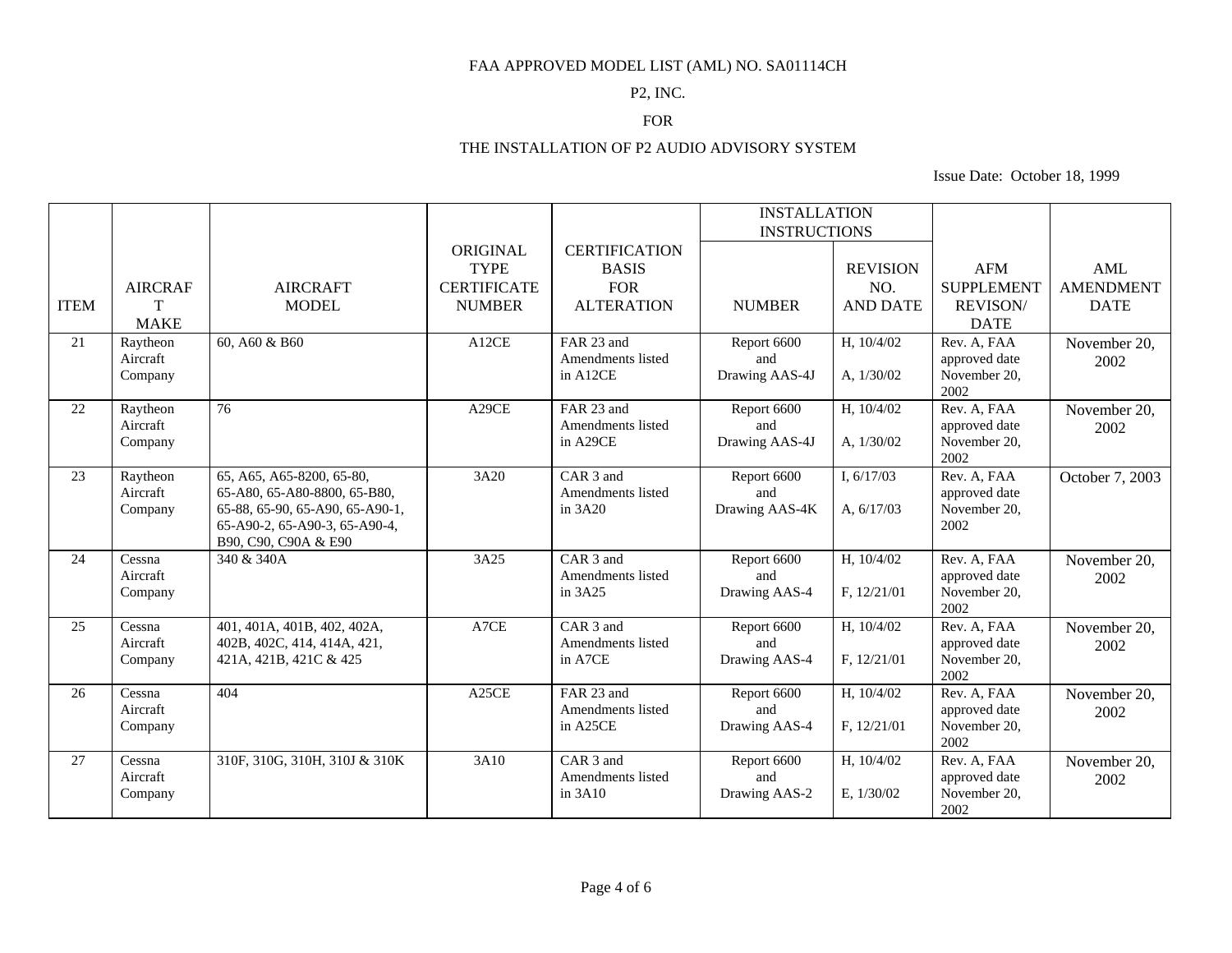#### P2, INC.

## FOR

# THE INSTALLATION OF P2 AUDIO ADVISORY SYSTEM

|                 |                      |                                                   |                    |                                 | <b>INSTALLATION</b> |                 |                               |                  |
|-----------------|----------------------|---------------------------------------------------|--------------------|---------------------------------|---------------------|-----------------|-------------------------------|------------------|
|                 |                      |                                                   |                    |                                 | <b>INSTRUCTIONS</b> |                 |                               |                  |
|                 |                      |                                                   | ORIGINAL           | <b>CERTIFICATION</b>            |                     |                 |                               |                  |
|                 |                      |                                                   | <b>TYPE</b>        | <b>BASIS</b>                    |                     | <b>REVISION</b> | <b>AFM</b>                    | <b>AML</b>       |
|                 | <b>AIRCRAF</b>       | <b>AIRCRAFT</b>                                   | <b>CERTIFICATE</b> | <b>FOR</b>                      |                     | NO.             | <b>SUPPLEMENT</b>             | <b>AMENDMENT</b> |
| <b>ITEM</b>     | T                    | <b>MODEL</b>                                      | <b>NUMBER</b>      | <b>ALTERATION</b>               | <b>NUMBER</b>       | <b>AND DATE</b> | <b>REVISON/</b>               | <b>DATE</b>      |
|                 | <b>MAKE</b>          |                                                   |                    |                                 |                     |                 | <b>DATE</b>                   |                  |
| 28              | Cessna               | 310R & T310R                                      | 3A10               | FAR 23 and                      | Report 6600         | H, 10/4/02      | Rev. A, FAA                   | November 20,     |
|                 | Aircraft             |                                                   |                    | <b>Amendments listed</b>        | and                 |                 | approved date                 | 2002             |
|                 | Company              |                                                   |                    | in $3A10$                       | Drawing AAS-4C      | A, 11/10/00     | November 20,<br>2002          |                  |
| 29              | Commander            | 114, 114A, 114B & 114TC                           | A12SO              | FAR 23 and                      | Report 6600         | H, 10/4/02      | Rev. A, FAA                   | November 20,     |
|                 | Aircraft             |                                                   |                    | Amendments listed               | and                 |                 | approved date                 | 2002             |
|                 | Company              |                                                   |                    | in A12SO                        | Drawing AAS-4F      | B, 1/30/02      | November 20,                  |                  |
|                 |                      |                                                   |                    |                                 |                     |                 | 2002                          |                  |
| 30              | The New              | PA-31P, PA-31P-350                                | A8EA               | CAR <sub>3</sub> and            | Report 6600         | H, 10/4/02      | Rev. A, FAA                   | November 20,     |
|                 | Piper                |                                                   |                    | Amendments listed               | and                 |                 | approved date                 | 2002             |
|                 | Aircraft, Inc.       |                                                   |                    | in A8EA                         | Drawing AAS-4E      | D, 12/21/01     | November 20,                  |                  |
| 31              | The New              | PA-46-310P, PA-46-350P, PA-46-                    | A25SO              | FAR 23 and                      | Report 6600         | H, 10/4/02      | 2002<br>Rev. A, FAA           |                  |
|                 | Piper                | 500TP                                             |                    | Amendments listed               | and                 |                 | approved date                 | November 20,     |
|                 | Aircraft, Inc.       |                                                   |                    | in $A25SO$                      | Drawing AAS-4E      | D, 12/21/01     | November 20,                  | 2002             |
|                 |                      |                                                   |                    |                                 |                     |                 | 2002                          |                  |
| $\overline{32}$ | Socata-              | TB 20, TB 21                                      | A51EU              | FAR 23 and                      | Report 6600         | H, 10/4/02      | Rev. A, FAA                   | November 20,     |
|                 | Groupe               |                                                   |                    | Amendments listed               | and                 |                 | approved date                 | 2002             |
|                 | Aerospeatial         |                                                   |                    | in A51EU                        | Drawing AAS-4H      | A, 12/21/01     | November 20,                  |                  |
|                 | e                    |                                                   |                    |                                 |                     |                 | 2002                          |                  |
| 33              | Raytheon<br>Aircraft | 99, 99A, A99, A99A, B99, C99,<br>100, A100, A100A | A14CE              | FAR 23 and<br>Amendments listed | Report 6600<br>and  | I, $6/17/03$    | Rev. A, FAA                   | October 7, 2003  |
|                 | Company              |                                                   |                    | in A14CE                        | Drawing AAS-4K      | A, 6/17/03      | approved date<br>November 20, |                  |
|                 |                      |                                                   |                    |                                 |                     |                 | 2002                          |                  |
| 34              | Raytheon             | 35-33, 35-A33, 35-B33, 35-C33,                    | 3A15               | CAR <sub>3</sub> and            | Report 6600         | K, 7/17/06      | Rev. A, FAA                   | July 19, 2006    |
|                 | Aircraft             | 35-C33A, E33, E33A, E33C                          |                    | amendments listed in            | and                 |                 | approved date                 |                  |
|                 | Company              |                                                   |                    | 3A15                            | Drawing AAS-2E      | B, 6/16/06      | November 20,                  |                  |
|                 |                      |                                                   |                    |                                 |                     |                 | 2002                          |                  |